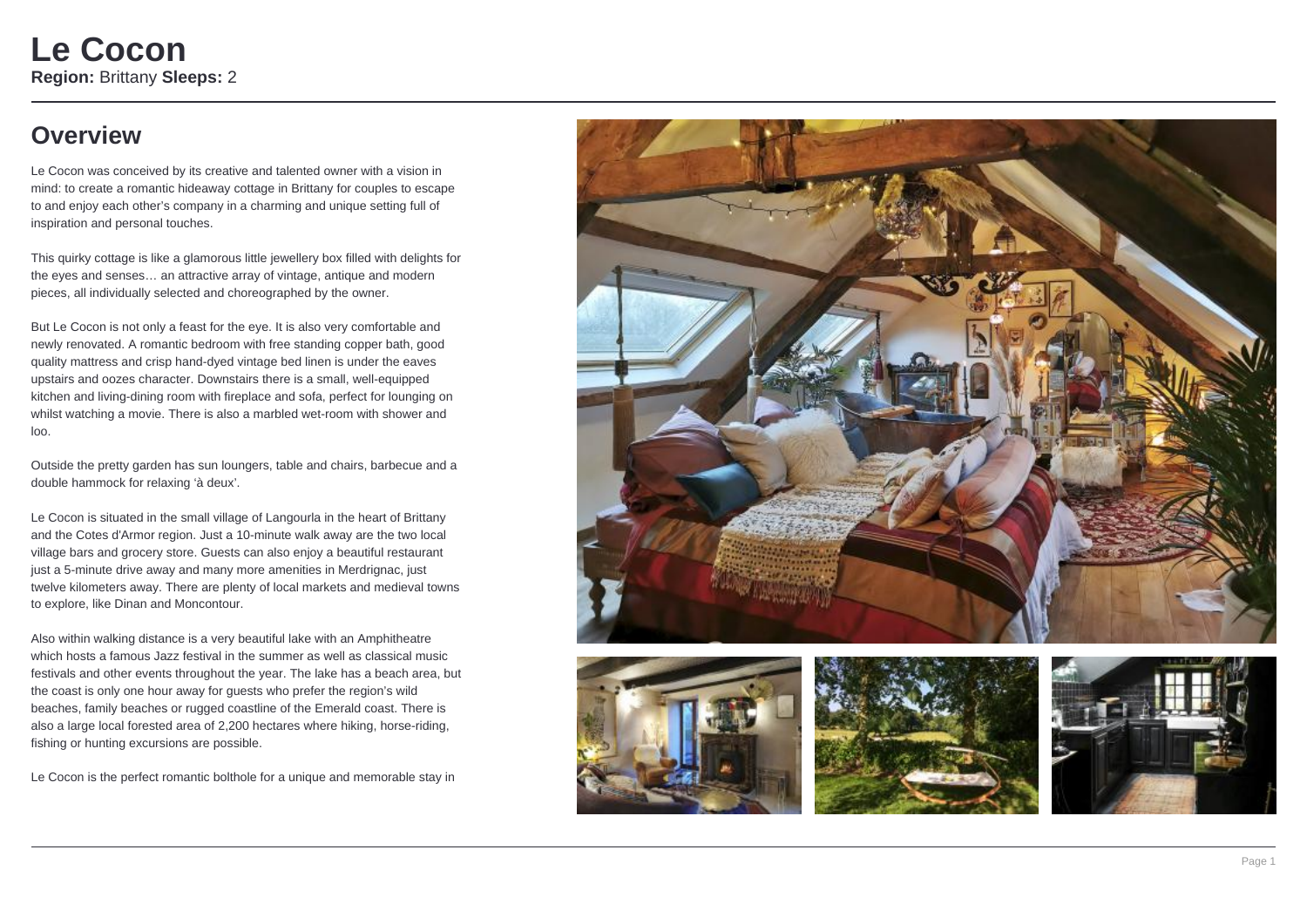## **AS MENTIONED IN**



# **TCondé Nast<br>I avelon**

### **Facilities**

Quirky • Instagrammable • Sustainable Collection • **Recommended** • **Exclusive** • Wi-Fi/Internet • Walk to Village • Walk to Restaurant • BBQ • Ideal for Xmas/NY • Cable TV • Bicycles Provided • DVD • Working Fireplace • Heating • Walking/Hiking Paths • Stalking/Hunting • Fishing • Outstanding Landscapes • Outdoor Pursuit & Activities • Tourist Towns & Villages • Romantic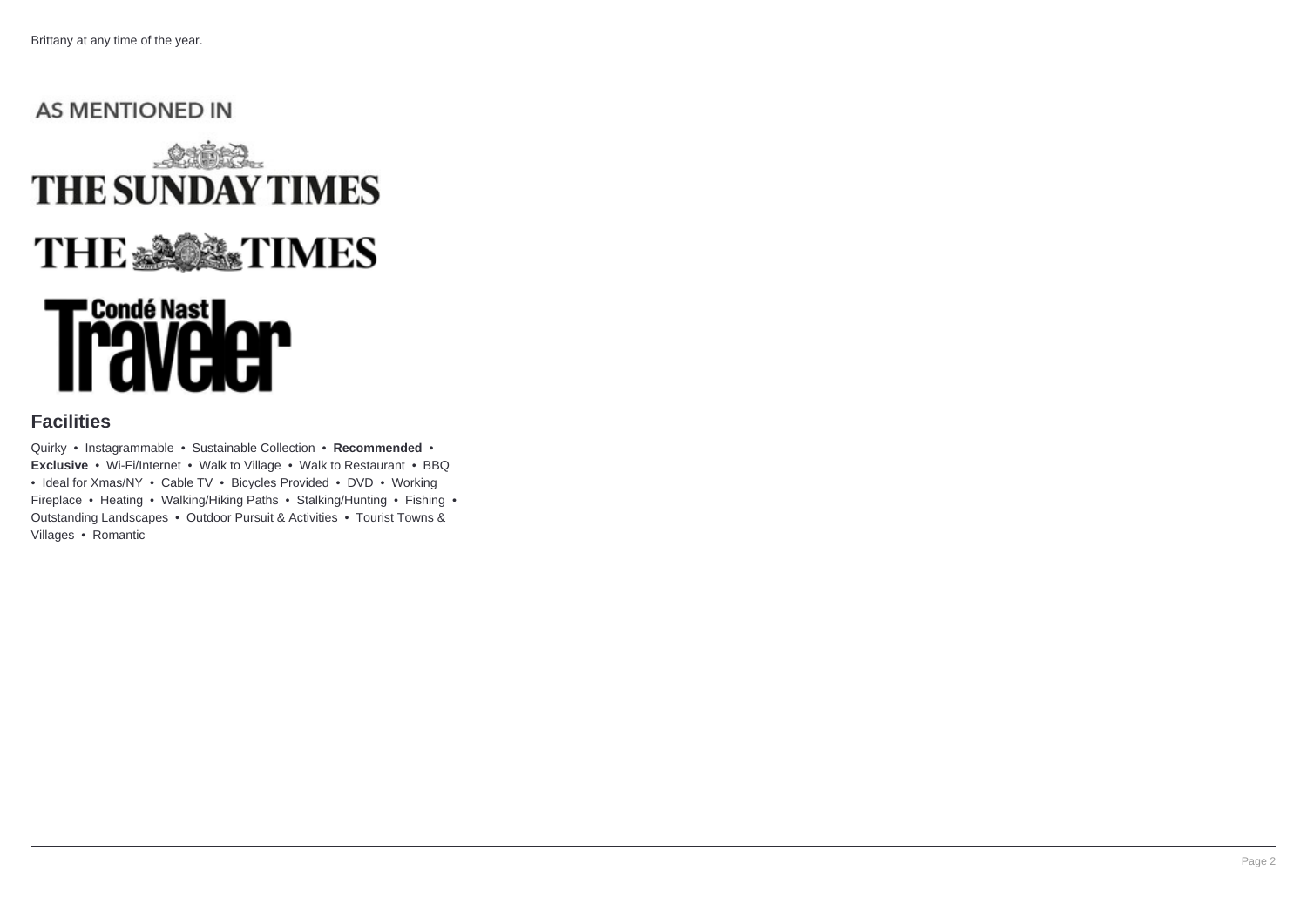# **Interior & Grounds**

#### **Cottage Interior**

#### Ground Floor

- Well-equipped kitchen (oven, hob, fridge, freezer, coffee machine) with access to terrace

- Open plan living/dining room with sofa and fireplace with access to terrace

- Wet-room with open shower, washbasin, toilet and washing machine

#### First Floor

- Double bedroom (146 x 200cm) with roll-top bathtub

#### **Outside Grounds**

- Garden
- Sunbeds
- Table and chairs
- Barbecue
- Double hammock
- Off-street parking

#### **Facilities**

- Wi-Fi
- Heating
- Fireplace
- Free Satellite TV
- DVD player with small DVD selection
- Music docking station
- Projector
- Books
- Washing machine
- 2 Bikes

#### **Little Sustainability Gems About the Property**

Everything in le Cocon is vintage, meaning that all the pieces throughout the property has had another life. Each piece of furniture has been sourced by the owner from vide greniers and brocantes, even the linen on the bed is all vintage.







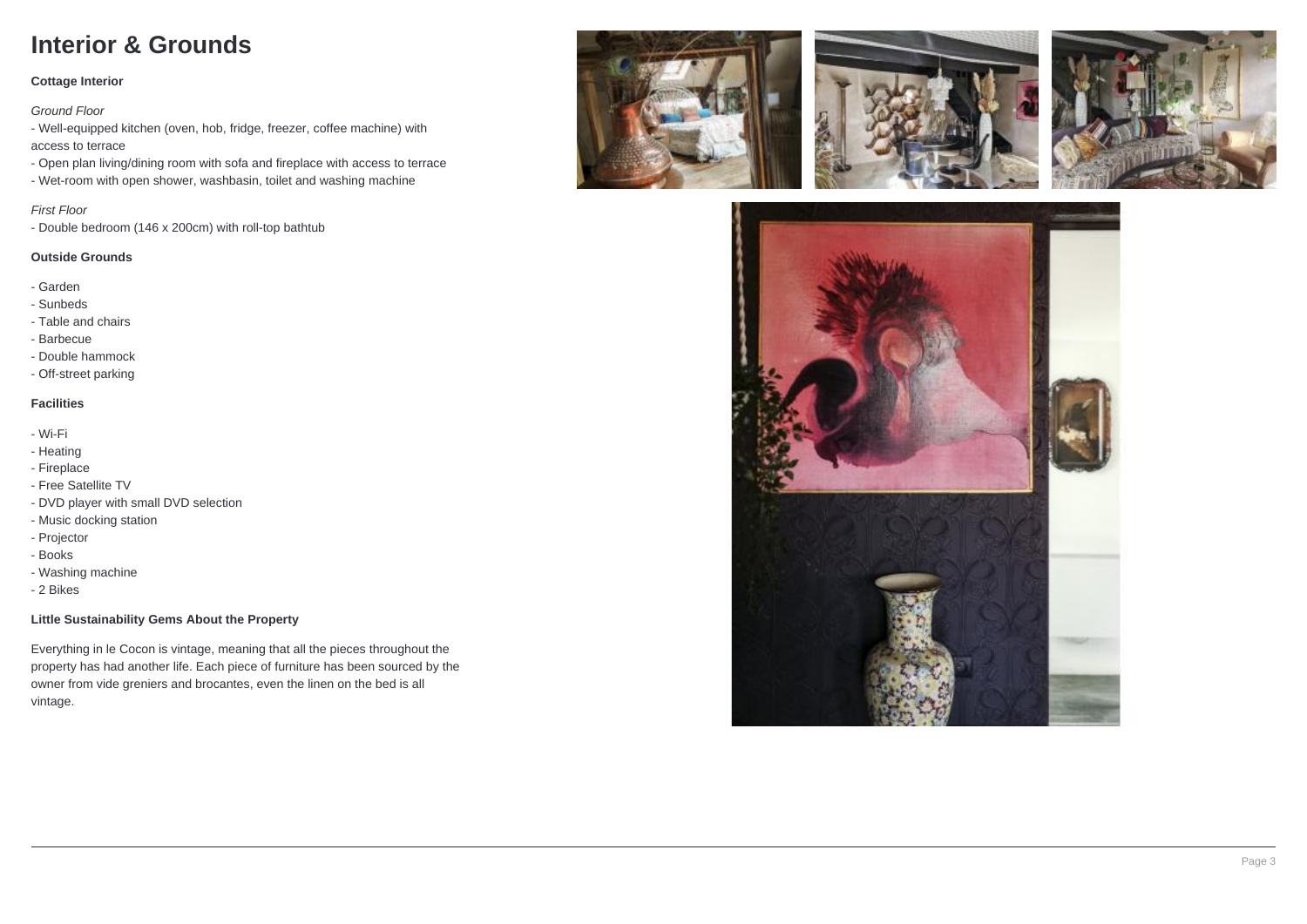## **Location & Local Information**

Le Cocon sits in a marvellous spot in the heart of the charming Cotes D'Armor area of the Brittany region. Located within walking distance to the picturesque village of Langourla, the cottage is perfectly situated as a springboard for days out: everything you could possibly want is within an hour's drive. For those who fancy some relaxation by the sea, there are beautiful beaches such as Dinard, Erguy and Binic. Moreover, there are many walking paths along the Emerald coast as well as plenty of sight-seeing opportunities due to the abundance of historical villages and towns.

Less than a 5-minute drive away is Saint Launeuc, which boasts three restaurants (one offering a la carte menu with seasonal, locally sourced produce and an excellent wine list!), a creperie and a small bistro. This village is surrounded by large forested area of 2,200 hectares where one can do horse riding, biking, fishing or hunting excursions all of which can be booked through a fantastic local hotel mixing modern and traditional style. Alternatively, the owner would be delighted to make the enquiries and bookings on your behalf.

The nearest large town is Merdrignac (12km) where you will find a large supermarket, petrol station, restaurants, bars and a traditional market every Wednesday morning. There are many other lively local markets on every week such as Broons (12km, Wednesday morning) and Dinan (33km, Thursdays). This is an interesting medieval city where you can easily pass a full day admiring its beautiful cobble streets, the stunning port and enjoy several bars and restaurants.

Futher places which are also well worth a visit include the historical town of Moncontour which will host the "Fete Medievale" in August 2017, a sight to see.

Finally, vintage shopping and flea market lovers will be spoilt for choice: feel free to ask for recommendations to the lovely owner, who will also be happy to take you on a tour of her favourite hidden gems!

## **Local Amenities**

| Nearest Village          | Langourla<br>(1km/10mins walk)    |
|--------------------------|-----------------------------------|
| <b>Nearest Town/City</b> | Merdrignac/Broons/Dinon<br>(12km) |
| Nearest Beach            | <b>Dinard</b><br>(46km)           |







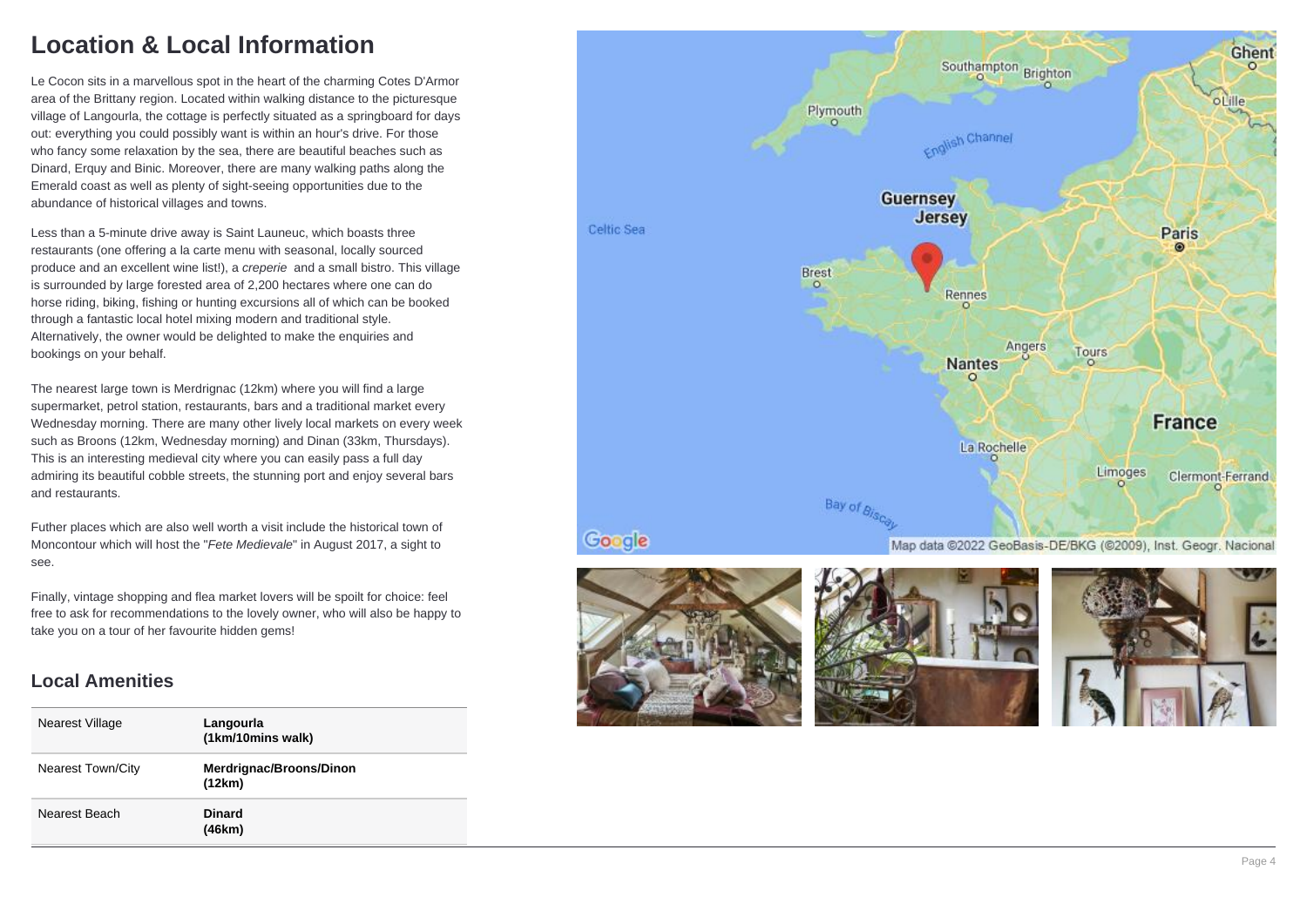| <b>Nearest Shop</b>          | Langourla<br>(10mins walk)          |
|------------------------------|-------------------------------------|
| <b>Nearest Restaurant</b>    | <b>Saint Launeuc</b><br>(11km)      |
| Nearest Bar/Pub              | Langourla<br>(1km/10mins walk)      |
| <b>Nearest Airport</b>       | <b>Dinard/Rennes</b><br>(58km/70km) |
| <b>Nearest Ferry Port</b>    | St. Malo<br>(49km)                  |
| <b>Nearest Train Station</b> | Lamballe<br>(24km)                  |
| Nearest Supermarket          | Merdrignac<br>(12km)                |
| <b>Nearest Golf</b>          | Pleneuf-Val-Andre<br>(43km)         |
| <b>Nearest Tennis</b>        | Dinan<br>(41 km)                    |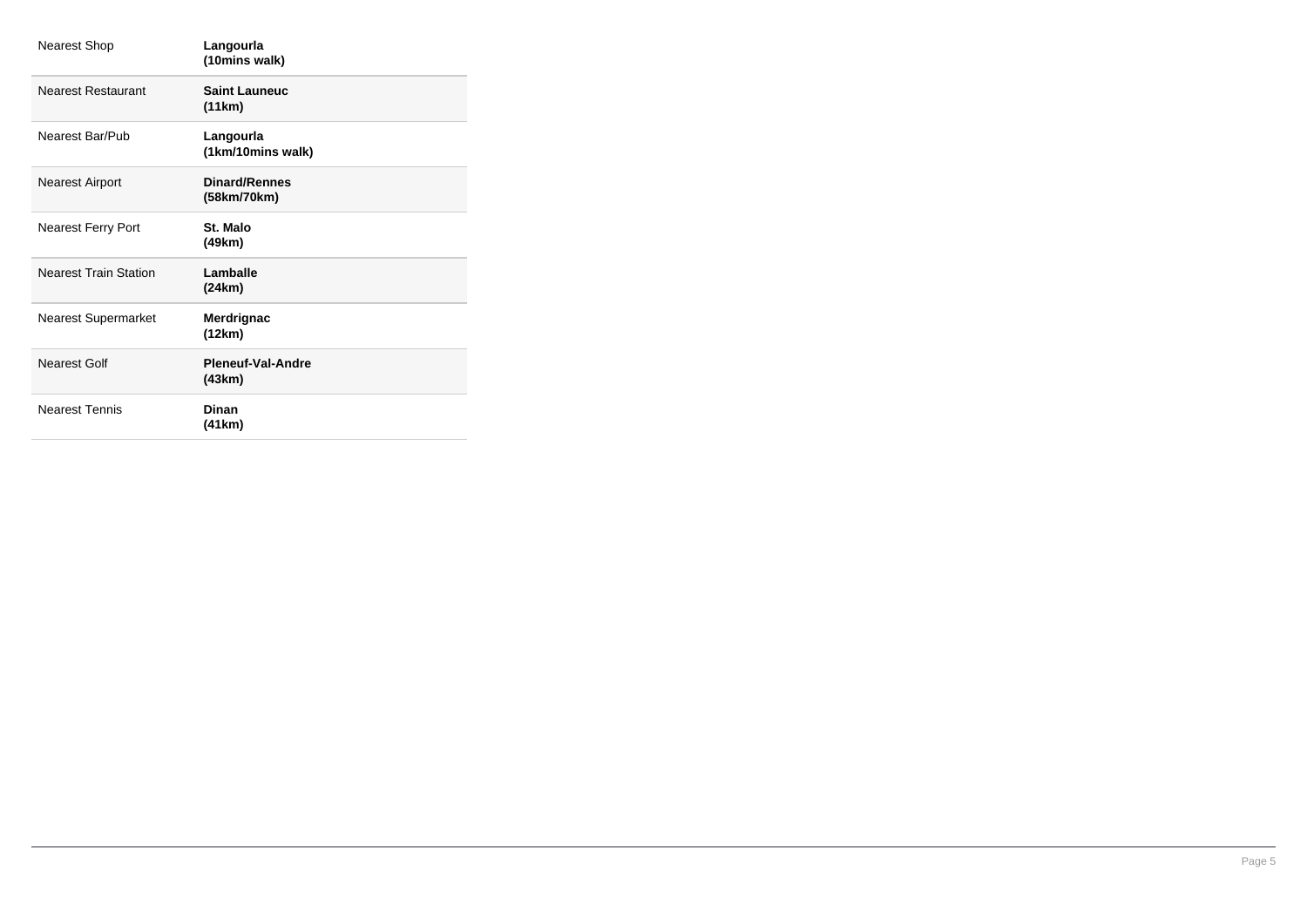# **What Oliver loves…**

- This is the ultimate romantic and quirky couple's hideaway cottage
- We love the owner's creative flair and personal touch in creating a comfortable and cosy hideaway for her guests to enjoy
- Guests can purchase the hand-dyed vintage linen and some objets d'art straight from the owner
- The friendly and charming owner loves the region and will very happily advise on things to see and do…especially if you are into antiques and vintage shopping!
- Walk to the village for morning coffee and groceries or to the lake for a swim or the jazz festival

## **What you should know…**

- A fridge stocking/shopping service for arrival is available as well as a home-cooked meal for late arrivals
- Children and infants are not permitted